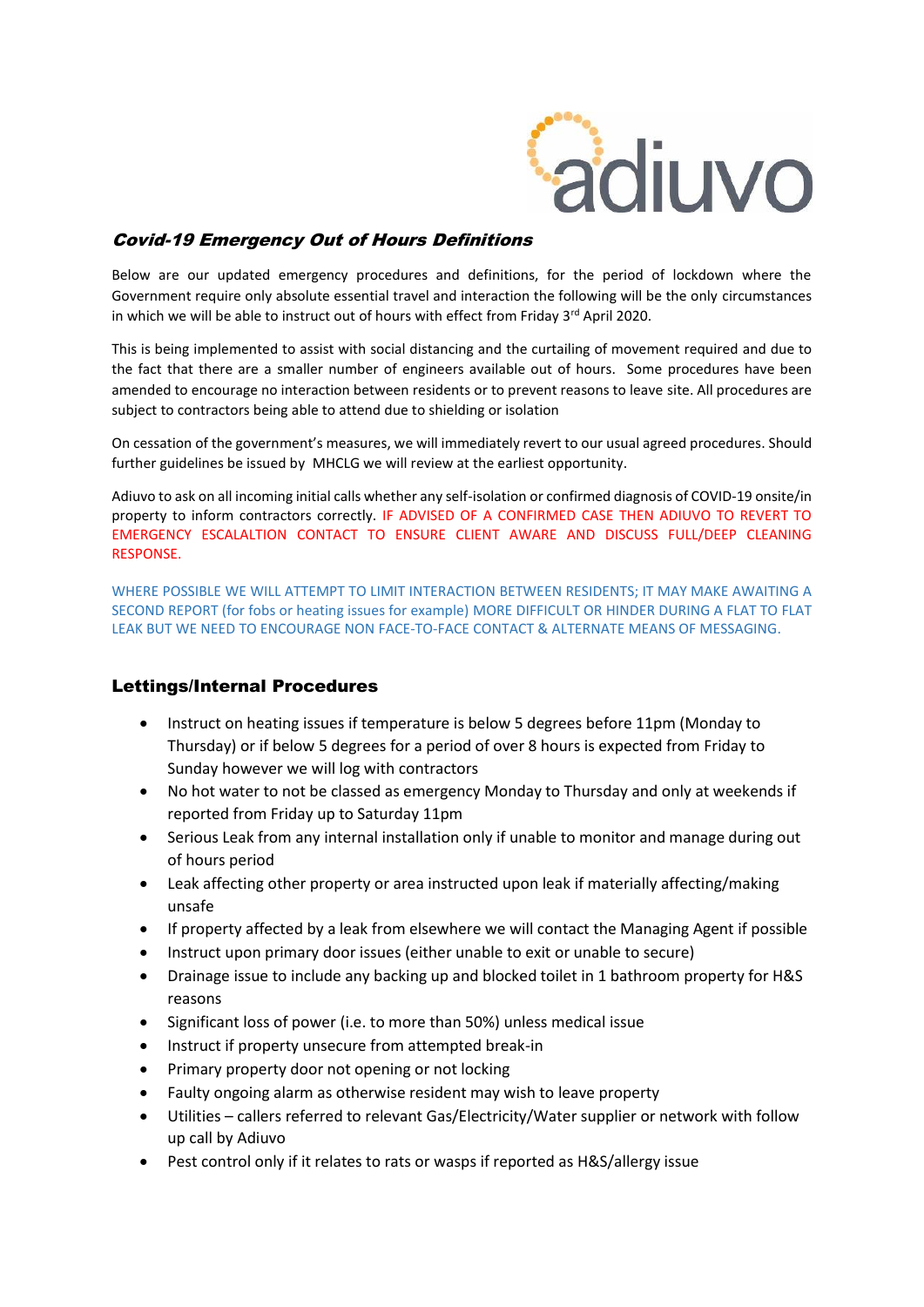

## Covid-19 Emergency Out of Hours Definitions

### Block Procedures

- Instruct on communal heating issues if reported before 11pm (Monday to Thursday) or if between 5pm Friday and 11pm Sunday and temperature is below 15 degrees however we will log with contractors to attend at earliest opportunity the next day
- Instruct on communal hot water issues if reported before 11pm (Monday to Thursday) or if between 5pm Friday and 11pm Sunday however we will log with contractors to attend at earliest opportunity the next day
- Failure of vehicle or pedestrian access to open (not classed as emergency if stuck open) unless underground carpark or similar has an entrance into the building and the only security are the gates
- Communal Door not allowing entrance or exit or same door being unsecure and allowing access to site
- Significant loss of power/unsafe lighting in communal area (over 50%) or in individual property if stemming from communal issue
- Falling/fallen items from any building or landscape or exposed wires or trip hazards that may cause health & safety issue (response likely to be cordoning off area only)
- Any hazardous cleaning issues (bodily fluids) with ADDITIONAL possible specialist deep clean for Covid-19
- Fire or AOV alarm issue that will prevent usual operation. Instruct upon AOV's stuck open only if raining or forecasted to do so
- Leaks in common areas only instructed upon if not manageable (guideline: fills over a bucket in the out of hours period)
- Leaks from Flat to Flat only if cannot be monitored and managed during the out of hours period)
- Pest control only if it relates to rats or wasps if reported as H&S/allergy issue
- All Lift trap-ins instructed on plus breakdowns notified immediately for lift company to schedule at earliest opportunity (NOTE: we have experienced severe delays to nonemergency call outs)
- Utilities dealt with as normal with callers referred to relevant Gas/Electricity/Water supplier or network in addition to follow up call by Adiuvo
- No water supply including pumps this would be instructed upon as otherwise would encourage residents to leave to buy water
- Drainage issues to be instructed upon once confirmed as backing up or should external overflow occur
- Concierge replacement this will be instructed upon if deemed essential by our clients, Adiuvo will presume that all relevant PPE measures are in place on any site we are requested to provide cover.